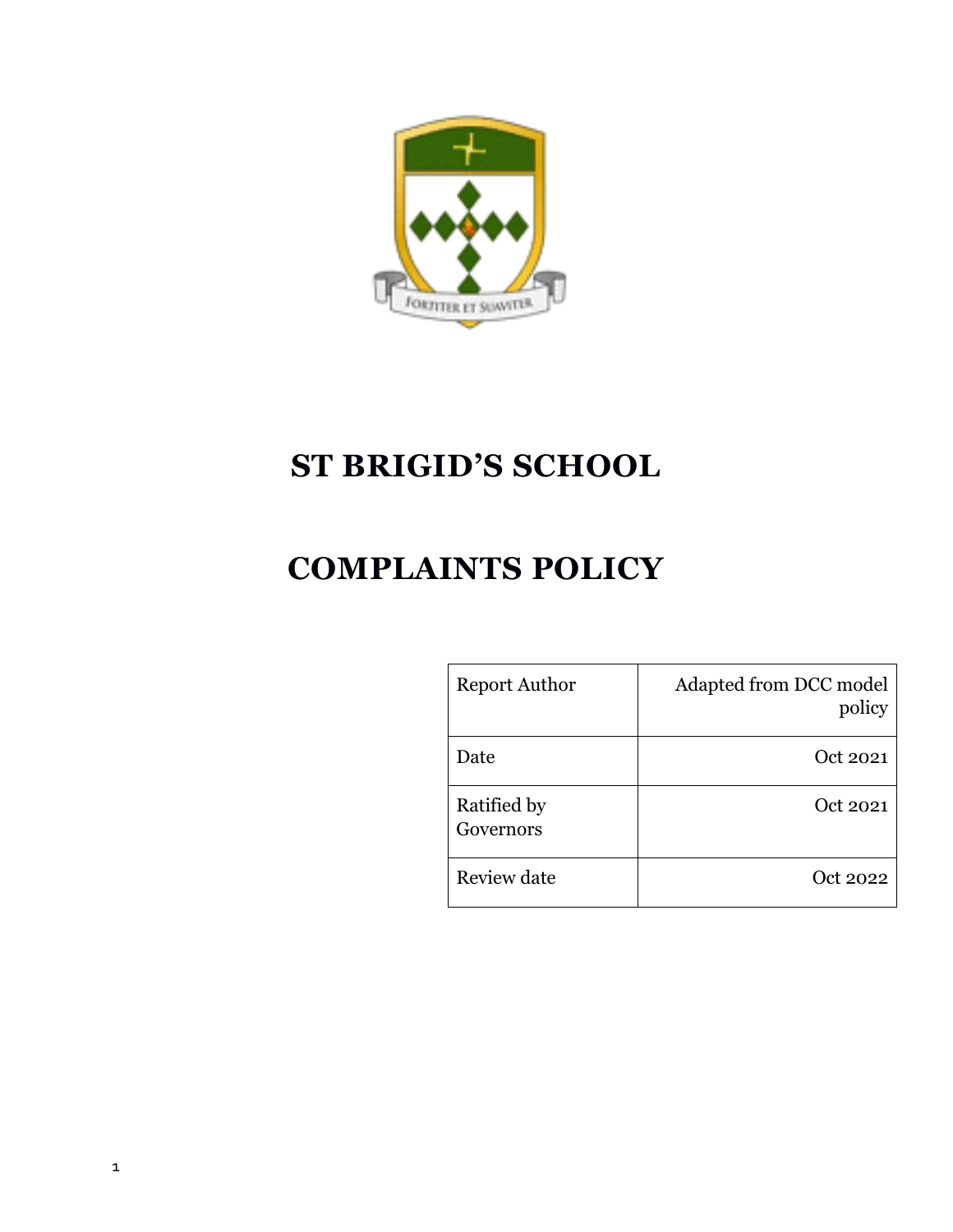#### SCHOOL COMPLAINTS PROCEDURES

#### 1. INTRODUCTION

1.1 St Brigid's school is committed to dealing effectively with complaints. We aim to clarify any issues about which you are not sure. If possible we will put right any mistakes we have made and we will apologise. We aim to learn from mistakes and use that experience to improve what we do.

1.2 Our definition of a complaint is 'an expression of dissatisfaction in relation to the school or a member of its staff that requires a response from the school'.

1.3 This complaints procedure supports our commitment and is a way of ensuring that anyone with an interest in the school can raise a concern, with confidence that it will be heard and, if well-founded, addressed in an appropriate and timely fashion.

#### 2. WHEN TO USE THIS PROCEDURE

2.1 When you have a concern or make a complaint we will usually respond in the way we explain below. Sometimes you might be concerned about matters that are not decided by the school, in which case we will tell you who to complain to. At other times you may be concerned about matters that are handled by other procedures, in which case we will explain to you how your concern will be dealt with.

2.2 If your concern or complaint is about another body as well as the school (for example the local authority) we will work with them to decide how to handle your concern.

#### 3. HAVE YOU ASKED US YET?

3.1 If you are approaching us for the first time you should give us a chance to respond. If you are not happy with our response then you may make your complaint using the procedure we describe below. Most concerns can be settled quickly just by speaking to the relevant person in school, without the need to use a formal procedure.

#### 4. WHAT WE EXPECT FROM YOU

4.1 We believe that all complainants have a right to be heard, understood and respected. But school staff and governors have the same right. We expect you to be polite and courteous. We will not tolerate aggressive, abusive or unreasonable behaviour. We will also not tolerate unreasonable demands or unreasonable persistence or vexatious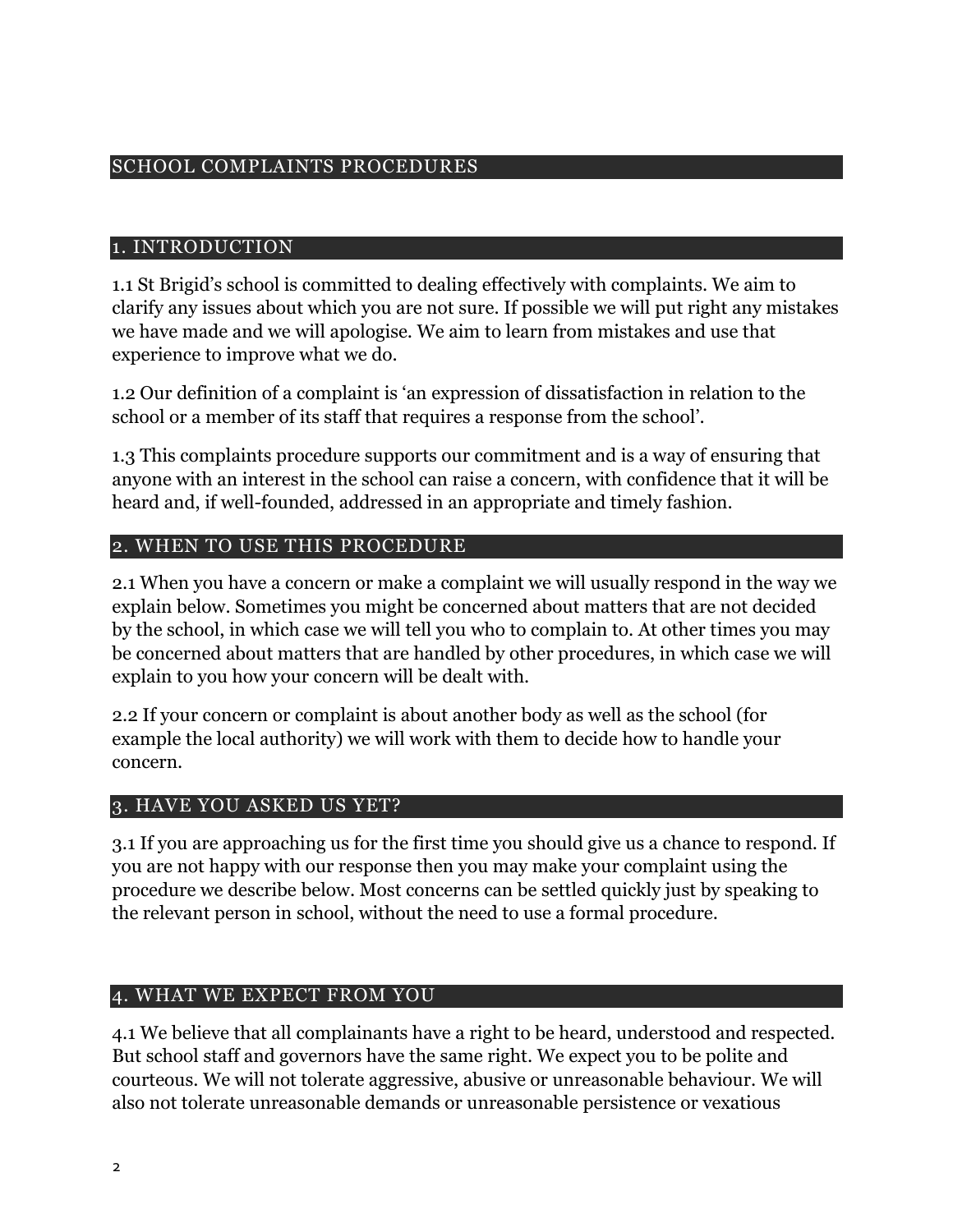complaining. We have a separate policy to manage situations where we find that someone's actions are unacceptable.

# 5. OUR APPROACH TO ANSWERING YOUR CONCERN OR COMPLAINT

5.1 We will consider all your concerns and complaints in an open and fair way.

5.2 At all times the school will respect the rights and feelings of those involved and make every effort to protect confidential information.

5.3 Timescales for dealing with your concerns or complaints may need to be extended following discussion with you.

5.4 We may ask for advice from the local authority or diocesan authority where appropriate.

5.5 Some types of concern or complaint may raise issues that have to be dealt with in another way (other than this complaints policy), in which case we will explain why this is so, and will tell you what steps will be taken.

5.6 The governing body will keep the records of documents used to investigate your concern or complaint for seven years after it has been dealt with. Records will be kept in school and reviewed by the governing body after seven years to decide if they need to be kept for longer.

5.7 Complaints that are made anonymously will be recorded but investigation will be at the discretion of the school depending on the nature of the complaint.

5.8 Where complaints are considered to have been made only to cause harm or offence to individuals or the school, the governing body will ensure that records are kept of the investigations that are made and what actions are taken, including the reasons for 'no action'.

# 6. ANSWERING YOUR CONCERN OR COMPLAINT

6.1 The chart in Appendix A shows what may happen when you make a complaint or raise a concern. There are up to three Stages: A, B and C. Most complaints can be resolved at Stages A or B. You can bring a relative or companion to support you at any time during the process but you will be expected to speak for yourself. However, we recognise that when the complainant is a pupil it is reasonable for the companion to speak on their behalf and/or to advise the pupil.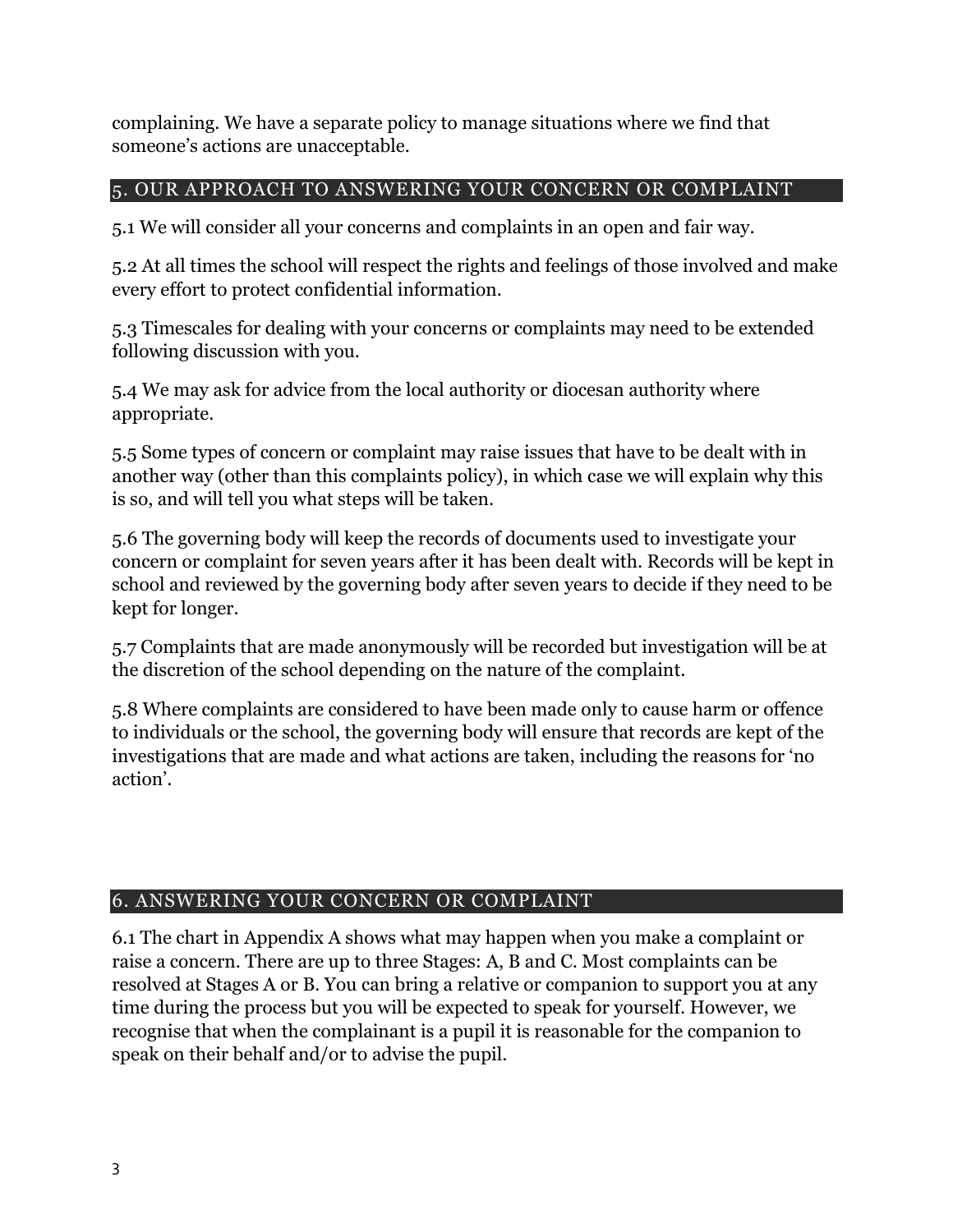6.2 As far as possible, your concern or complaint will be dealt with on a confidential basis. However, there could be occasions when the person dealing with your concern or complaint will need to consider whether anyone else within the school needs to know about your concern or complaint, so as to address it appropriately.

6.3 If you are a pupil under 16 and wish to raise a concern or bring a complaint we will ask for your permission before we involve your parent(s) or carer(s). If you are a pupil under 16 and are involved in a complaint in any other way, we may ask your parent(s) or carer(s) to become involved and attend any discussion or interview with you.

## STAGE A

6.4 If you have a concern, you can often resolve it quickly by talking to a teacher or a member of the admin team. You should raise your concern as soon as you can; normally we would expect you to raise your issue within 10 school days of any incident. The longer you leave it the harder it might be for those involved to deal with it effectively.

6.5 If you are a pupil, you can raise your concerns with your school council representative, form tutor or a teacher chosen to deal with pupil concerns (as appropriate for the school). This will not stop you, at a later date, from raising a complaint if you feel that the issue(s) you have raised have not been dealt with properly.

6.6 We will try to let you know what we have done or are doing about your concern normally within 10 school days, but if this is not possible, we will talk to you and agree a revised timescale with you.

6.7 The person overseeing your concern or complaint will keep you informed of the progress being made. This person will also keep a log of the concern for future reference.

# STAGE B

6.8 In most cases, we would expect that your concern is resolved informally. If you feel that your initial concern has not been dealt with appropriately you should put your complaint you should put your complaint in writing to the headteacher.

6.9 We would expect you to aim to do this within five school days of receiving a response to your concern as it is in everyone's interest to resolve a complaint as soon as possible. There is also a form attached (Appendix B) that you may find useful. If you are a pupil we will explain the form to you, help you complete it and give you a copy.

6.10 If your complaint is about the headteacher, you should put your complaint in writing to the chair of governors, addressed to the school, to ask for your complaint to be investigated.

6.11 In all cases, Mrs S Collins, (Headteacher's PA) can help you put your complaint in writing if necessary.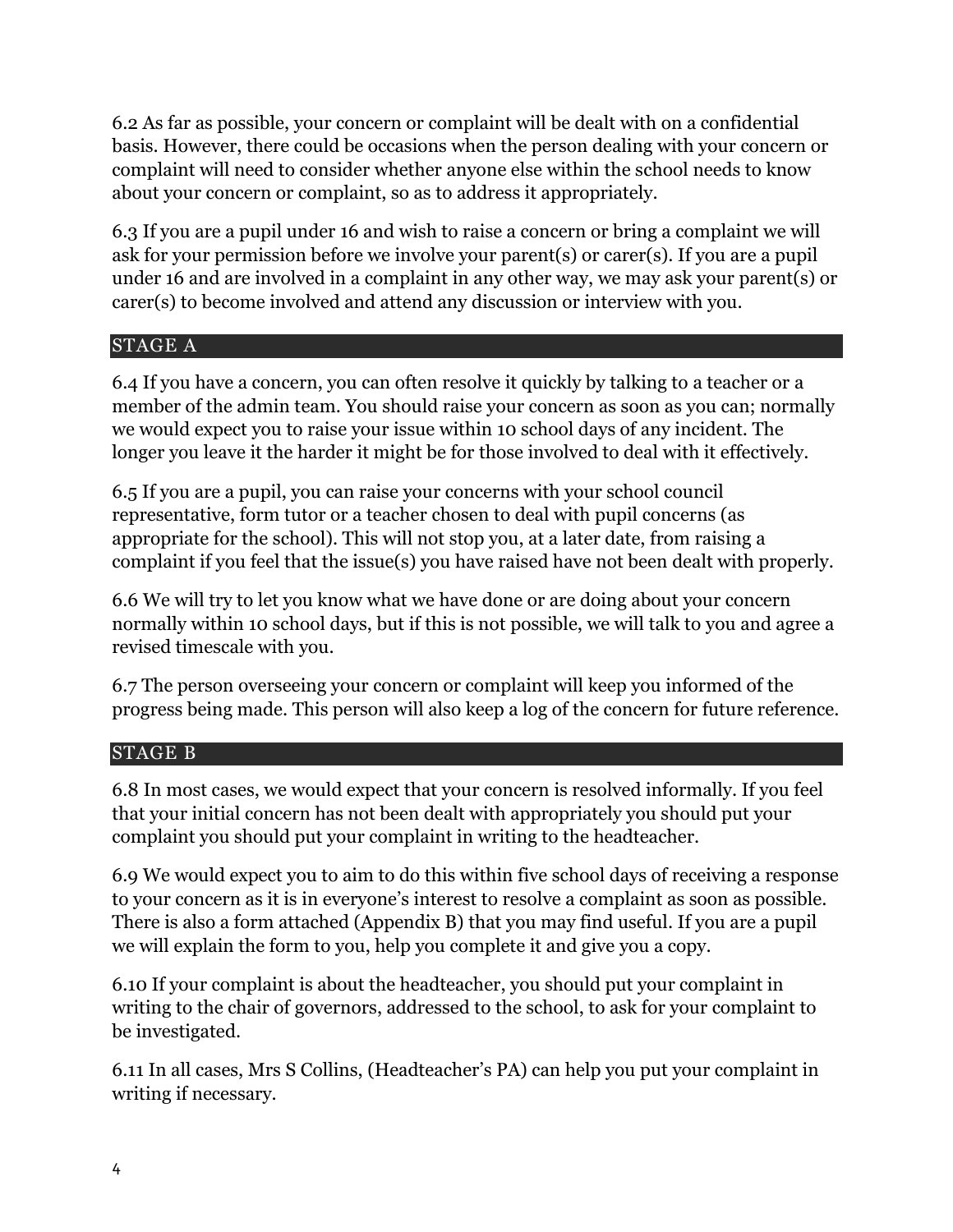6.12 If you are involved in any way with a complaint, Mrs S Collins, (Headteacher's PA) will explain what will happen and the sort of help that is available to you.

6.13 Mrs S Collins, (Headteacher's PA) will invite you to discuss your complaint at a meeting. Timescales for dealing with your complaint will be agreed with you. We will aim to have a meeting with you and to explain what will happen, normally within 10 school days of receiving your letter. The school's designated person will complete the investigation and will let you know the outcome in writing within 10 school days of completion.

# STAGE C

6.14 It is rare that a complaint will progress any further. However, if you still feel that your complaint has not been dealt with fairly, you should write, through the school's address, to the chair of governors setting out your reasons for asking the governing body's complaints committee to consider your complaint. You do not have to write down details of your whole complaint again.

6.15 If you prefer, instead of sending a letter or e-mail, you can talk to the chair of governors who will write down what is discussed and what, in your own words, would resolve the problem. We would normally expect you to do this within 5 school days of receiving the school's response. You will be asked to read the notes or will have the notes read back to you and then be asked to sign them as a true record of what was said. We will let you know how the complaint will be dealt with and will send a letter to confirm this. The complaints committee will normally have a meeting with you within 15 school days of receiving your letter.

6.16 The letter will also tell you when all the evidence and documentation to be considered by the complaints committee must be received. Everyone involved will see the evidence and documentation before the meeting, while ensuring that people's rights to privacy of information are protected. The letter will also record what we have agreed with you about when and where the meeting will take place and what will happen. The timescale may need to be changed, to allow for the availability of people, the gathering of evidence or seeking advice. In this case, the person dealing with the complaint will agree a new meeting date with you.

6.17 Normally, in order to deal with the complaint as quickly as possible, the complaints committee will not reschedule the meeting more than once. If you ask to reschedule the meeting more than once, the committee may think it reasonable to make a decision on the complaint in your absence to avoid unnecessary delays.

6.18 We will write to you within 10 school days of the meeting explaining the outcome of the governing body's complaints committee's consideration.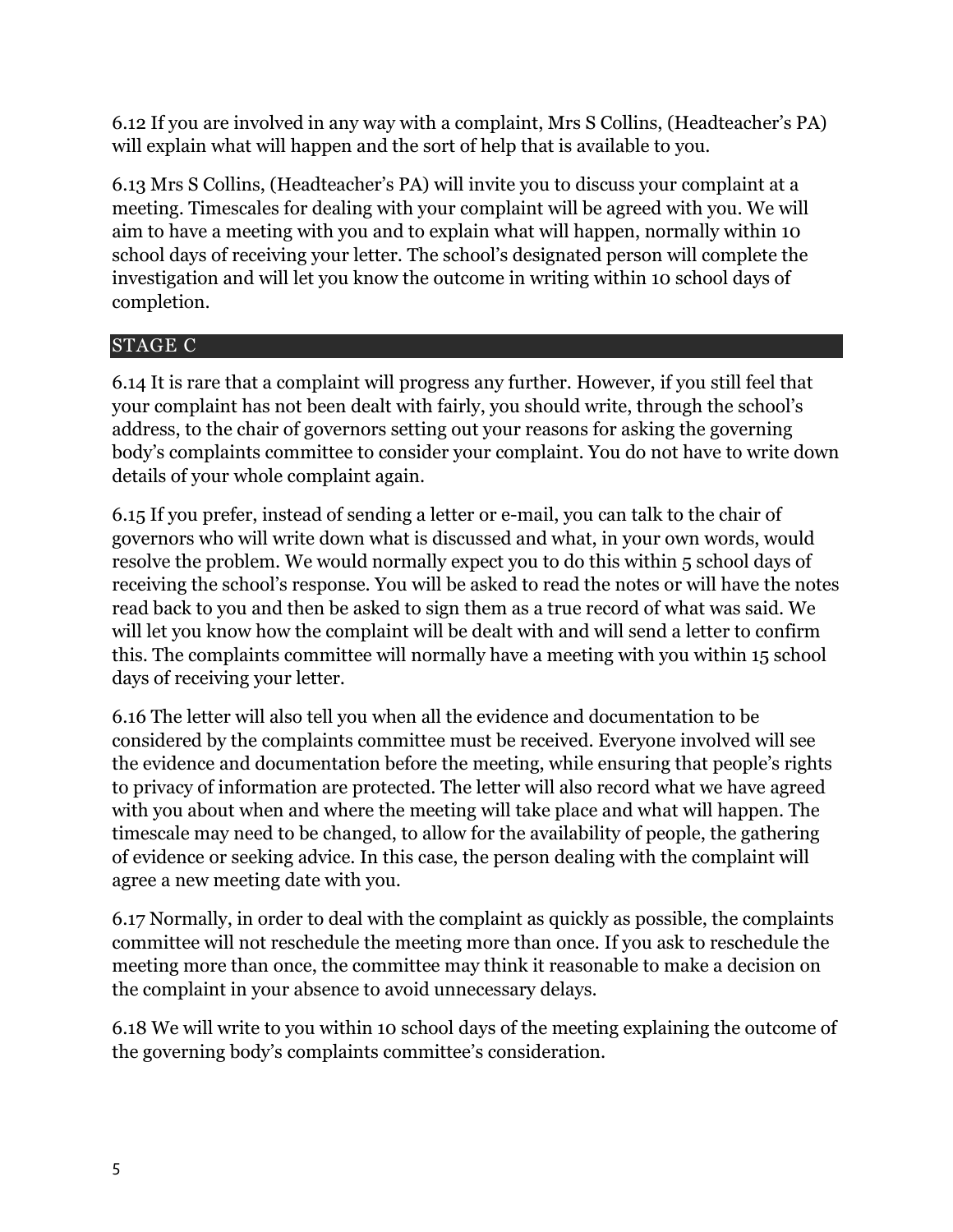6.19 We will keep records of all conversations and discussions for the purpose of future reference and review by the full governing body. These records will be kept for a minimum of seven years.

6.20 The governing body's complaints committee is the final arbiter of complaints.

## 7. SPECIAL CIRCUMSTANCES

7.1 Where a complaint is made about any of the following the complaints procedure will be applied differently.

## A GOVERNOR OR GROUP OF GOVERNORS

i. The concern or complaint will be referred to the chair of governors for investigation. The chair may alternatively delegate the matter to another governor for investigation. Stage B onwards of the complaints procedure will apply.

#### THE CHAIR OF GOVERNORS OR HEADTEACHER AND CHAIR OF GOVERNORS

ii. The vice chair of governors will be informed and will investigate it or may delegate it to another governor. Stage B onwards of the complaints procedure will apply.

# BOTH THE CHAIR OF GOVERNORS AND VICE CHAIR OF GOVERNORS

iii. The complaint will be referred to the clerk to the governing body who will inform the chair of the complaints committee. Stage C of the complaints procedure will then apply.

# THE WHOLE GOVERNING BODY

iv. The complaint will be referred to the clerk to the governing body who will inform the headteacher, chair of governors, local authority and, where appropriate, the diocesan authority. The authorities will usually agree arrangements with the governing body for independent investigation of the complaint.

## THE HEADTEACHER

v. The concern or complaint will be referred to the chair of governors who will undertake the investigation or may delegate it to another governor. Stage B onwards of the complaints procedure will apply.

7.2 In all cases the school and governing body will ensure that complaints are dealt with in an unbiased, open and fair way.

# 8. OUR COMMITMENT TO YOU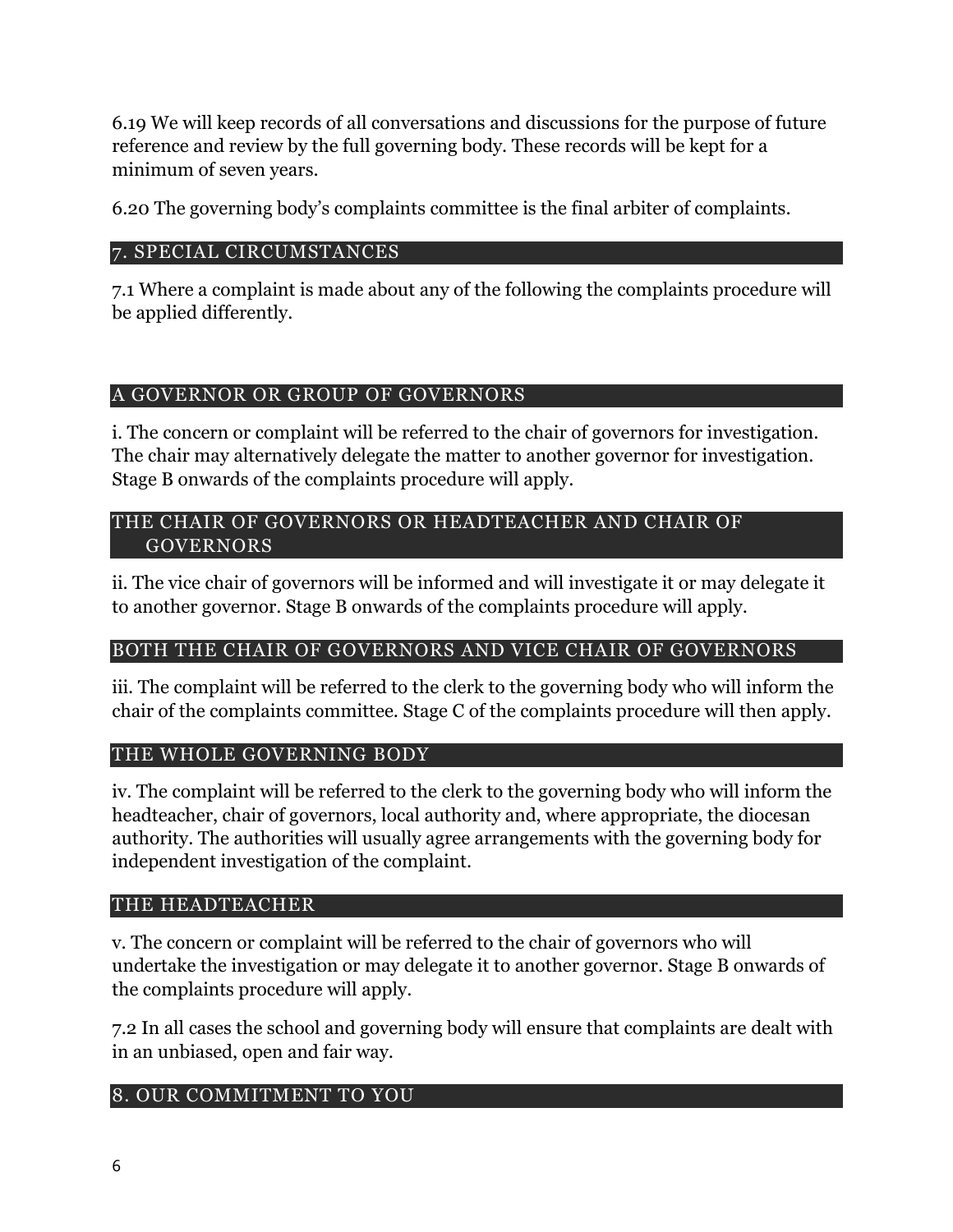8.1 We will take your concerns and complaints seriously and, where we have made mistakes, will try and learn from them.

8.2 If you need help to make your concerns known we will try and assist you. If you are a young person and need extra assistance the Welsh Government has established MEIC which is a national advocacy and advice helpline for children and young people. Advice and support can also be accessed from the Children's Commissioner for Wales.

8.3 The governing body has consulted with staff and pupils on this policy and will consult further if any amendments are made in the future.

| SIGNED BY THE CHAIR OF<br><b>GOVERNORS ON BEHALF OF THE</b><br><b>GOVERNING BODY</b>                                     | <b>TONY HANNIGAN</b> |
|--------------------------------------------------------------------------------------------------------------------------|----------------------|
| DATE APPROVED (BY FULL<br><b>GOVERNING BODY</b>                                                                          | <b>OCTOBER 2020</b>  |
| DATE OF REVIEW                                                                                                           | OCTOBER 2021         |
| DATE SENT TO THE LOCAL<br><b>AUTHORITY (THERE IS NO</b><br>STATUTORY REQUIREMENT TO DO<br>THIS, BUT IT IS GOOD PRACTICE) | <b>OCTOBER 2020</b>  |

MEIC may be contacted by freephone: 0808 802 3456, or text: 84001. This service is operated 24 hours a day.

The Children's Commissioner for Wales can be contacted by freephone: 0808 801 1000 (Monday to Friday 9a.m. to 5p.m.), text: 80 800 (start your message with COM) or e-mail: [advice@childcomwales.org.uk](mailto:advice@childcomwales.org.uk)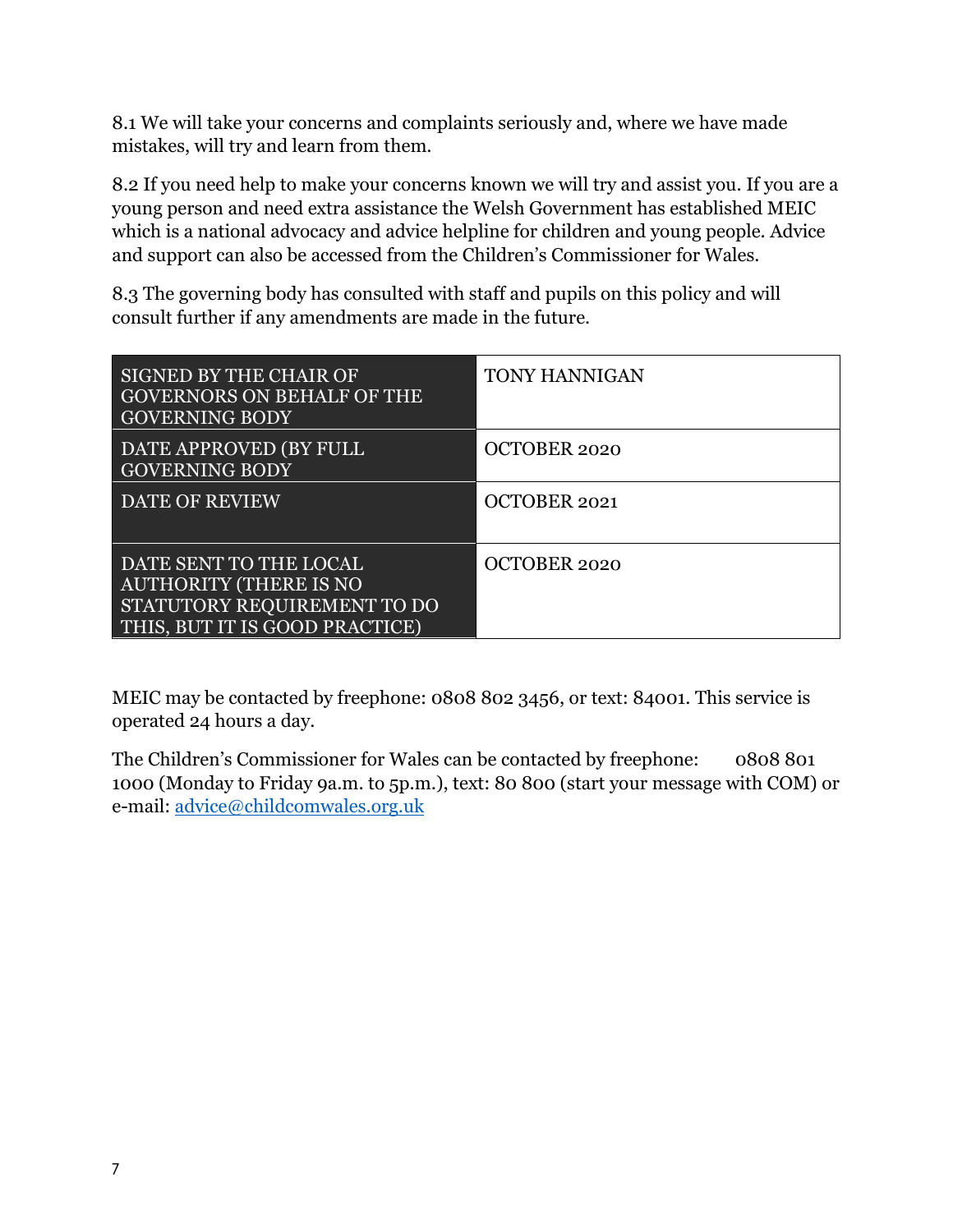## COMPLAINT FORM

The person who experienced the problem should normally fill in this form. If you are making a complaint on behalf of someone else, please fill in Section B also. Please note that before taking forward the complaint we will need to be satisfied that you have the authority to act on behalf of the person concerned. If you are a pupil the school will help you complete this form, will explain it to you and will give you a copy of it when it is completed.

| <b>SECTION A: About you</b>            |                                                                        |  |
|----------------------------------------|------------------------------------------------------------------------|--|
| Forename(s):                           |                                                                        |  |
| Surname:                               |                                                                        |  |
| Title                                  | Mrs / Miss / Ms /<br>Other:<br>Mr                                      |  |
| Address:                               |                                                                        |  |
|                                        |                                                                        |  |
|                                        |                                                                        |  |
|                                        |                                                                        |  |
| Postcode:                              |                                                                        |  |
| Telephone number:                      |                                                                        |  |
| Mobile number:                         |                                                                        |  |
| Email address :                        |                                                                        |  |
| How would you prefer us to             |                                                                        |  |
| contact you?                           |                                                                        |  |
|                                        | Section B: If you are making the complaint on behalf of somebody else  |  |
| Their full name:                       |                                                                        |  |
| Address :                              |                                                                        |  |
|                                        |                                                                        |  |
|                                        |                                                                        |  |
|                                        |                                                                        |  |
|                                        |                                                                        |  |
|                                        |                                                                        |  |
| What is your relationship to           |                                                                        |  |
| them?                                  |                                                                        |  |
| Why are you making a                   |                                                                        |  |
| complaint on their behalf?             |                                                                        |  |
| <b>Section C: About your complaint</b> |                                                                        |  |
|                                        | You may continue your answers on separate sheets of paper if necessary |  |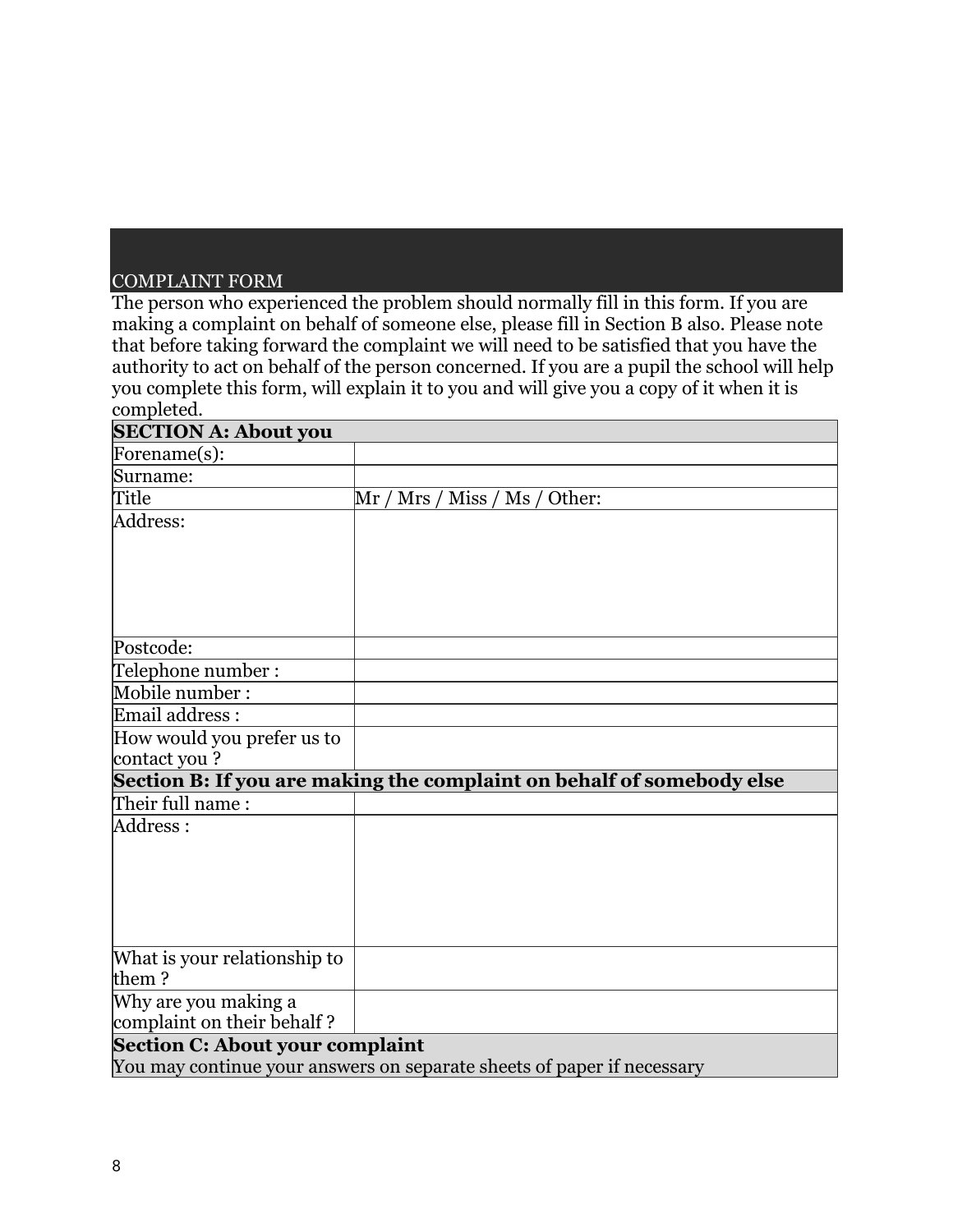| Name of school you are                          |                                                                                          |
|-------------------------------------------------|------------------------------------------------------------------------------------------|
| complaining about:                              |                                                                                          |
| What do you think they did wrong or did not do? |                                                                                          |
|                                                 |                                                                                          |
|                                                 |                                                                                          |
|                                                 |                                                                                          |
|                                                 |                                                                                          |
|                                                 |                                                                                          |
|                                                 |                                                                                          |
|                                                 |                                                                                          |
|                                                 |                                                                                          |
|                                                 |                                                                                          |
|                                                 |                                                                                          |
|                                                 |                                                                                          |
|                                                 |                                                                                          |
|                                                 |                                                                                          |
|                                                 |                                                                                          |
| When did you first become aware of the problem? |                                                                                          |
|                                                 |                                                                                          |
|                                                 |                                                                                          |
|                                                 |                                                                                          |
|                                                 |                                                                                          |
|                                                 |                                                                                          |
|                                                 |                                                                                          |
|                                                 |                                                                                          |
|                                                 |                                                                                          |
|                                                 | If it is more than three months since you first became aware of the problem, please give |
| the reason why you have not complained before.  |                                                                                          |
|                                                 |                                                                                          |
|                                                 |                                                                                          |
|                                                 |                                                                                          |
|                                                 |                                                                                          |
|                                                 |                                                                                          |
|                                                 |                                                                                          |
|                                                 |                                                                                          |
|                                                 |                                                                                          |
|                                                 |                                                                                          |
| Describe how you have been affected             |                                                                                          |
|                                                 |                                                                                          |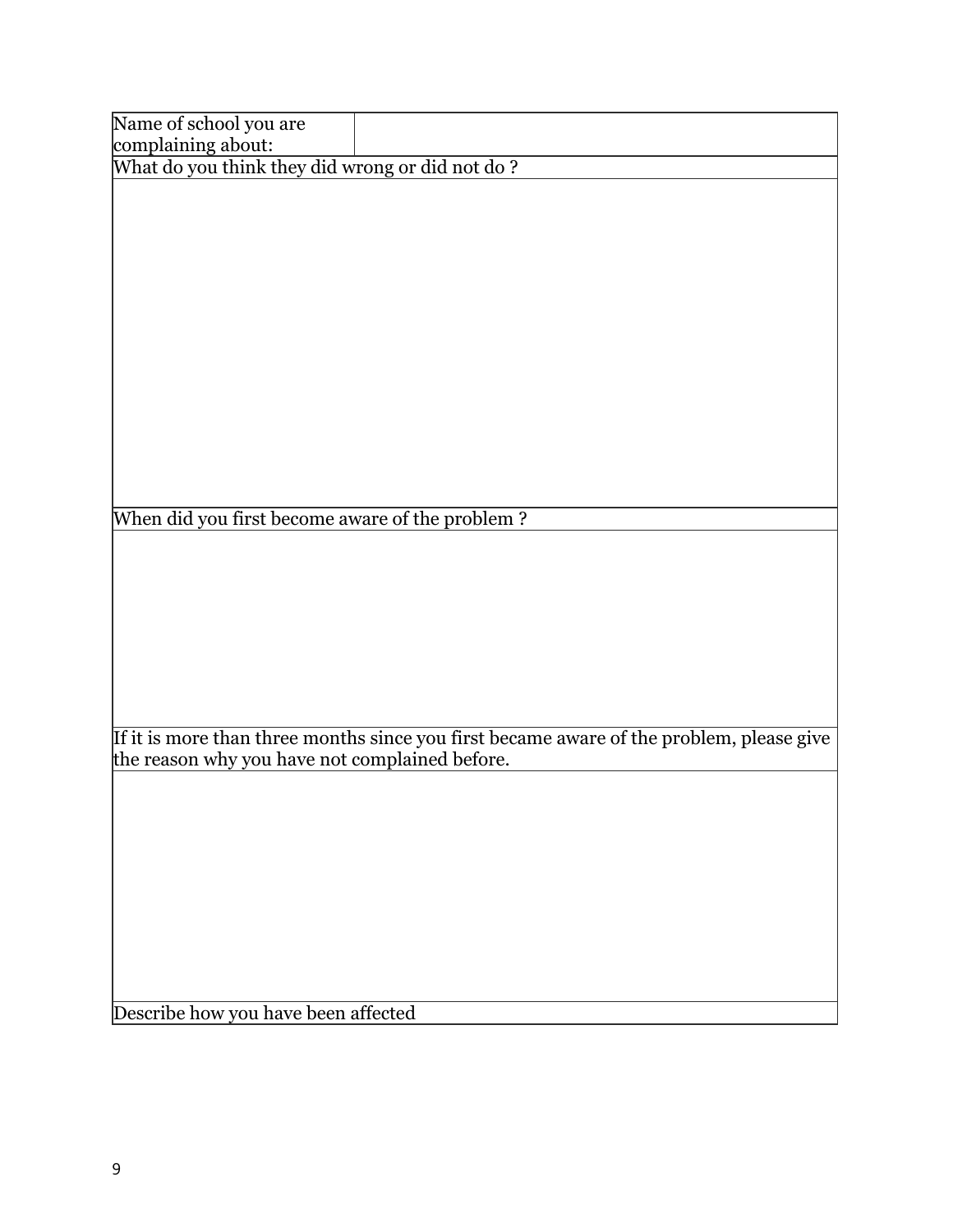What do you think should be done to put matters right?

Have you already put your concern or complaint to a member of staff? If so, please give brief details about how and when you did so.

Page Break

## **Section D Privacy Statement**

St Brigid's School is a data controller and is responsible for processing personal data. The categories of personal data we process include: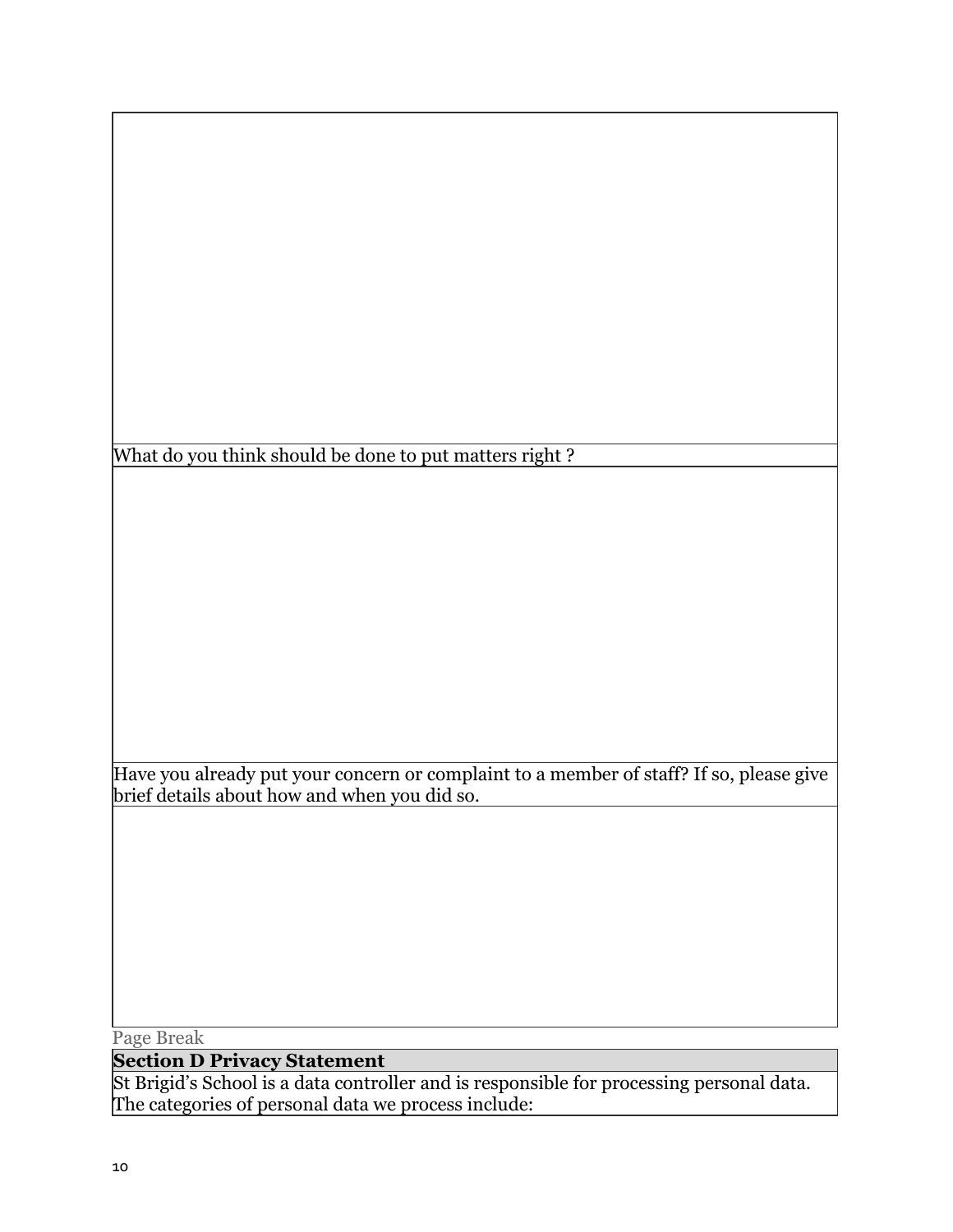• personal identifiers and contacts (e.g. name, address, phone number and email address)

• specific details of your complaint

We will use this information to:

- enable us to carry out investigations into your complaint
- provide a response and agree appropriate actions

The information processed may be obtained from:

- a complaint made by you or another individual
- school systems and databases
- information provided by other individuals
- any relevant CCTV/recordings/images

In some circumstances it may be necessary to obtain information about you from other organisations including

• Local Authority

In considering your complaint, we may share your information with:

- Governing Body complaints committee
- Senior and key members of staff

Where appropriate / where your complaint is escalated, we may share your information with:

- Investigating panel/officer
- Denbighshire county Council / Local Education Authority

#### **Lawful basis to process data**

Under the GDPR, the lawful basis we rely on for processing information for the above purposes, is performance of a task carried out in the public interest and in the exercise of official authority or where we have a legal obligation to process. In addition, concerning any 'special category data', where the processing is necessary for reasons of substantial public interest; or where we have obtained explicit consent.

## **Your rights**

Under certain circumstances, you have rights under data protection laws in relation to your personal data including the right to receive a copy of the personal data we hold about you.

For further information on how we process personal data including how to raise concerns about the way we have handled your personal data, please see our privacy notice on the school's website

| Signature of<br>$+$ complainent $\cdot$ |  |
|-----------------------------------------|--|
| Date                                    |  |

If you are making a complaint on behalf of someone else:

Signature

Date

#### **Please send this form and any documents to support your complaint to :** SUE COLLINS

PA TO HEADTEACHER ST. BRIGID'S SCHOOL